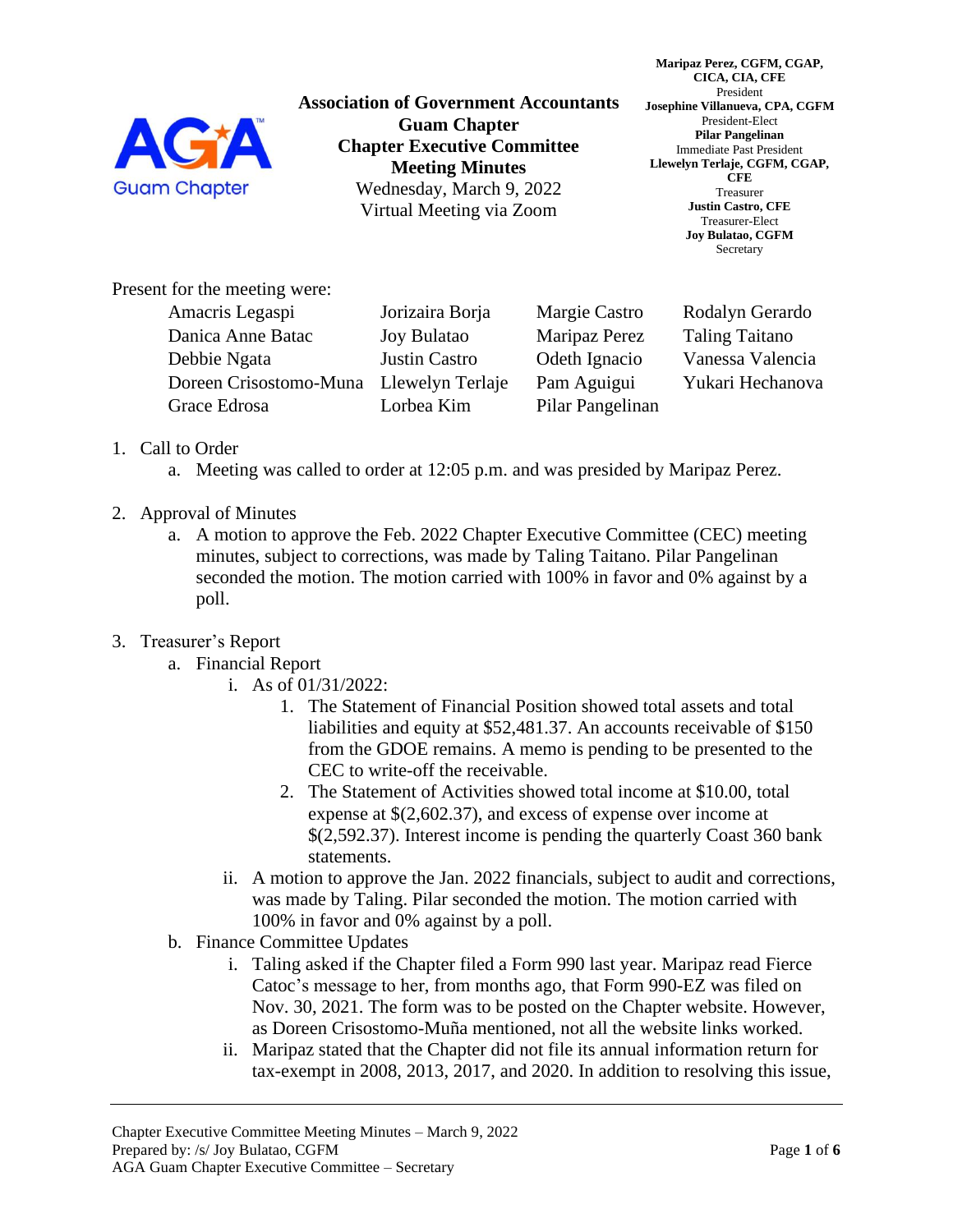

the Committee will investigate the difference between 501c3 and 26203c for non-profit organizations. Doreen added that the Guam Department of Revenue and Taxation (DRT) recognizes the Chapter as a 26203c entity, but the tax return states 501c3. Margie Castro recalled that the Chapter has always been a 501c3 entity. Doreen replied that the status may have changed because of the By-Laws. Yukari Hechanova stated that there was no officially stamped copy of the By-Laws submission because DRT was closed for a long time. Maripaz asked the CEC to give her contact information of a DRT staff that can provide information about the requirements. She will work with the Finance Committee thereafter.

- 4. President's Report
	- a. Guam Chapter Policies and Procedures
		- i. Maripaz thanked those who responded and provided comments and review. The final revised Standard Operating Procedures manual e-mailed last night incorporates updates and suggestions received. Maripaz asked for the CEC to approve the manual as she did not receive a unanimous poll vote last time she asked. After the CEC's approval, she will finalize the manual and date it today. The manual will complement the By-Laws.
		- ii. A motion to approve the Guam Chapter Policies and Procedures was made by Taling. Yuka seconded the motion. The motion carried with 100% in favor and 0% against by a poll.
		- iii. Taling asked if the manual needs membership approval or if the CEC's approval was sufficient. Maripaz replied that the CEC's approval sufficed. Taling asked if the By-Laws were reviewed for compliance with AGA National's recommendations. Yuka stated that the Chapter took National's latest protocol and mirrored it.
	- b. Membership Satisfaction Survey
		- i. Maripaz asked for two to three volunteers to help her develop questions for the survey. The survey is generally conducted in March, is an update from last year, and is part of the Achievements in Chapter Excellence or ACE program. If interested, please e-mail Maripaz.
		- ii. Pilar asked if AGA National will host the Chapter's survey on their platform, SurveyMonkey. Maripaz replied that Megan Brien provided the link and password. Maripaz will contact Pilar for details.
	- c. AGA Logo Rebranding
		- i. Maripaz shared that the Chapter and CGFM have new logos. Maripaz stated that Debbie Ngata noticed that the new AGA logo was a lighter blue. Maripaz asked Debbie for assistance to make the logo consistent. Once Maripaz receives the updated logo, before end of this week, she will e-mail it to the CEC to use.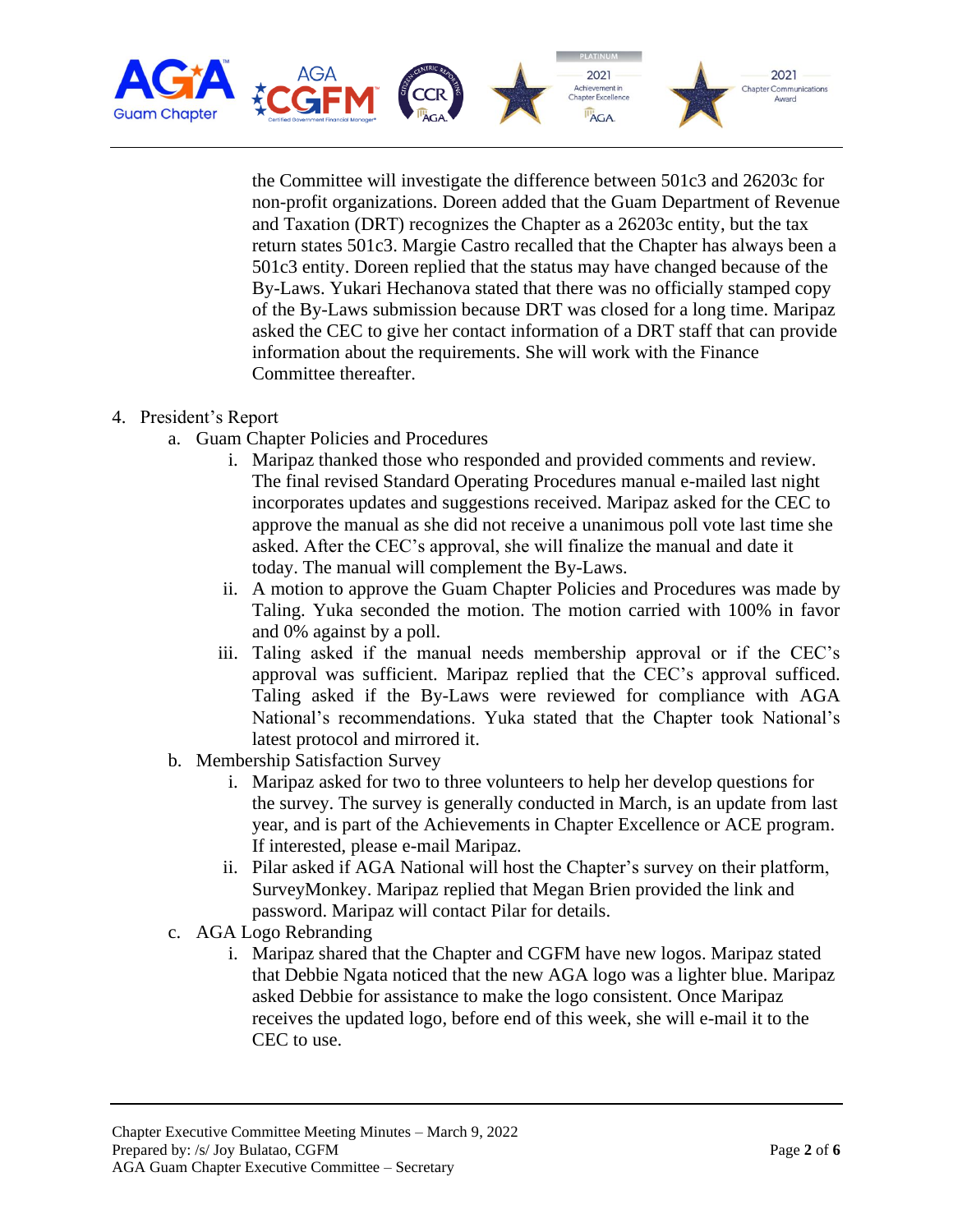

- 5. Committee Reports
	- a. Accountability (Citizen Centric Report or CCR) by Doreen
		- i. Doreen noticed that the Guam Preservation Trust submitted its Fiscal Year (FY) 2021 CCR. She reminded agencies to begin working on their CCR instead of waiting for their audits to be released. Doreen asked for Joy Bulatao's assistance in listing the agencies and their CCR submission status. Joy replied that she will help. Maripaz stated that they will need to find a new point of contact at the Office of Public Accountability for the information.
		- ii. Doreen reported that AGA National has not yet issued the Certificate of Excellence for FY 2020. National is fixing their website due to the rebranding and postponed a lot of their activities.
	- b. Awards (ACE) by Taling
		- i. Taling reported that the Chapter received bonus points for the CGFM resolutions. She will contact Rodalyn Gerardo for some of the Education Committee requirements (e.g., networking and attendance). Some items will be in-progress until the end of the program year (e.g., using the right logos and website updates). The membership survey needs to be completed. Taling will confirm with Maripaz about the CEC composition.
		- ii. Taling shared that she will work with Justin Castro and Royelle Carter to develop a historical report for the year. Justin and Royelle will contact Maripaz to confirm this program year's activities. Maripaz added that the report will be submitted in March or April for National's Professional Development Training (PDT) awards. Maripaz asked for the CEC to respond to Taling's e-mail inquiries.
	- c. By-Laws by Maripaz
		- i. Maripaz stated that the CEC adopted the manual.
	- d. Certification/CGFM by Odeth Ignacio
		- i. Odeth reported 35 of 269 members are CGFMs. Of the 35, 33 are active, one is retired, and one is inactive.
		- ii. Odeth reported that for CGFM Month:
			- 1. the Chapter held a Virtual Proclamation Signing with Governor Lou Leon Guerrero and Legislative Resolution Presentation with Senator Joe San Agustin on March 4, 2022.
			- 2. Josephine Villanueva issued recognition letters to agency directors.
			- 3. the Chapter will be hosting a 4-hour Continuing Professional Education training on March 18, 2022.
		- iii. Odeth stated that the Committee is still accepting responses for the CGFM Month features. She asked for CGFMs to e-mail her if they would like to use last year's feature. Maripaz suggested featuring future CGFMs as well (e.g., members that actively participate in CGFM study groups).
		- iv. Doreen asked Odeth to contact Michael Conner at the University of Guam. He shared with Doreen his interest in becoming a CGFM.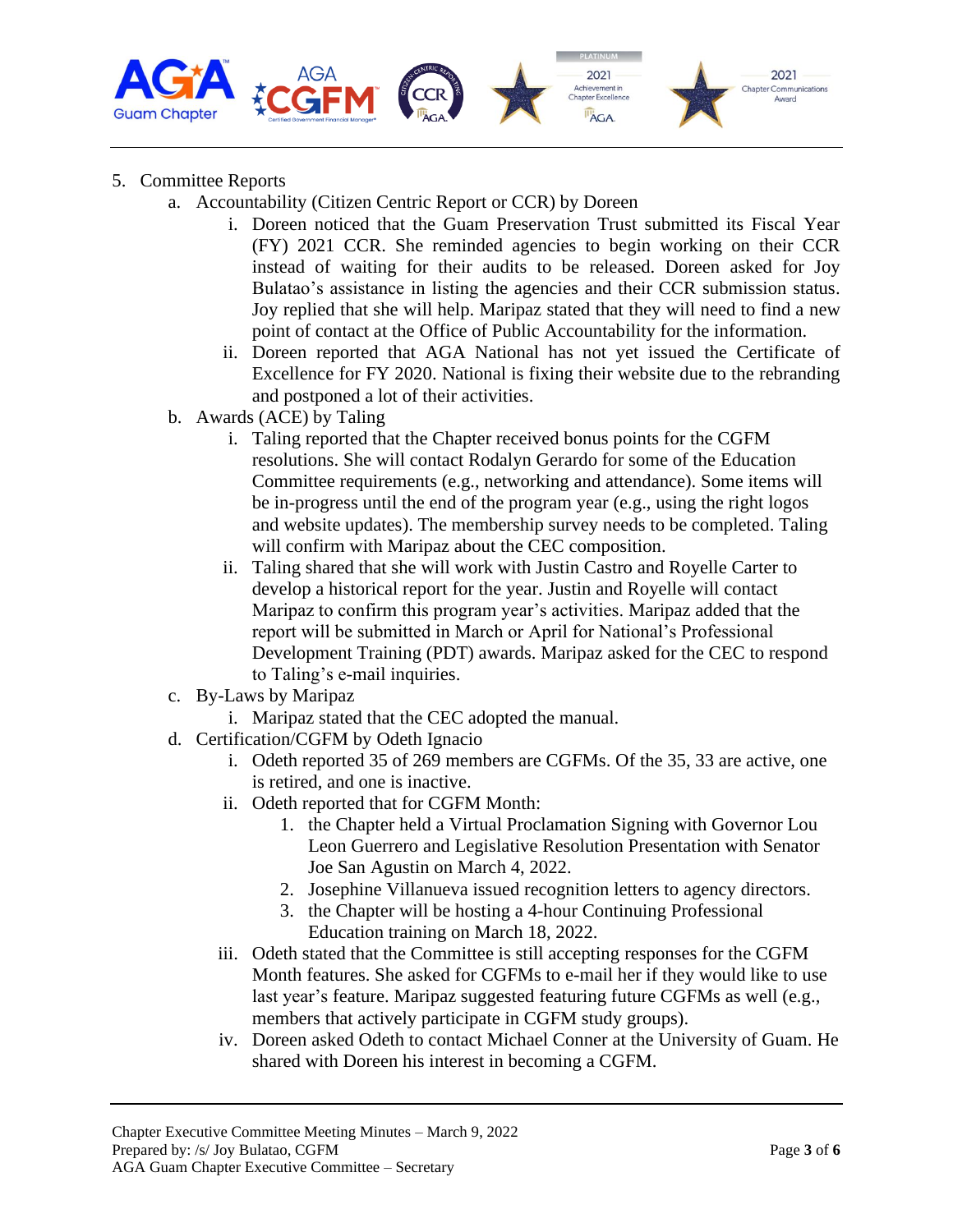

- e. Communications Newsletter by Debbie
	- i. Debbie stated that she will include pictures of the Association of Junior Accountants' community service, proclamation, and legislative resolution to the March newsletter. She will contact the CGFM Committee for the CGFM Month feature and Christel Espiritu for her experience from the National Leadership Training. She asked for members to submit candid pictures (e.g., study sessions) for Chapter flyers. She needs features for Membership Mondays and will be reminding members about the raffle. She will also wait for the discussion on nominations.
	- ii. Debbie stated that she e-mailed Maripaz regarding the Chapter logo for disposition. Maripaz replied that she looks forward to seeing the updated logo.
- f. Communications Website by Maripaz
	- i. Maripaz asked for the CEC to help verify that documents and forms on the website are working.
- g. Community Service by Margie
	- i. Margie stated that the toiletries drive for Sanctuary Incorporated of Guam is on-going. She heard that donation boxes were placed at various agencies. She asked the CEC to encourage donations and help market the drive.
		- 1. Mary Grace Edrosa asked if the donations could include toothpaste, shampoo, etc. Doreen asked Margie to re-issue the flyer.
		- 2. Maripaz asked Debbie if she could donate last year's small and medium-sized 5K shirts. Debbie stated that, due to National's rebranding, the old logos could no longer be used.
	- ii. Margie stated that the Red Cross donation is on-going and confirmed with Maripaz that there were 34 CGFMs.
- h. Education by Rodalyn
	- i. Rodalyn introduced Danica Batac as the Co-Director of the Education Committee. Rodalyn thanked Josephine Villanueva for recruiting Danica. Maripaz added that the 3 a.m. CGFM study group session began due to Danica and Danica is very active in her pursuit for a certification.
	- ii. Rodalyn reported that the Guam Society of Certified Public Accountants will be co-sponsoring the March 18 training. The training, "Finding the Balance in Becoming a Personal Financial Manager", is free for all members. The Committee is finalizing the flyer for the training.
	- iii. Rodalyn asked Dr. Raymond Johnson to present "Evolution of the Accounting and Audit Professions" before lunch during the Mar. 2022 General Membership Meeting. He could not then but would be able to at lunchtime.
	- iv. Rodalyn stated that planning meetings for the Guam Professional Development Conference will begin next month. If interested, please e-mail her or Danica.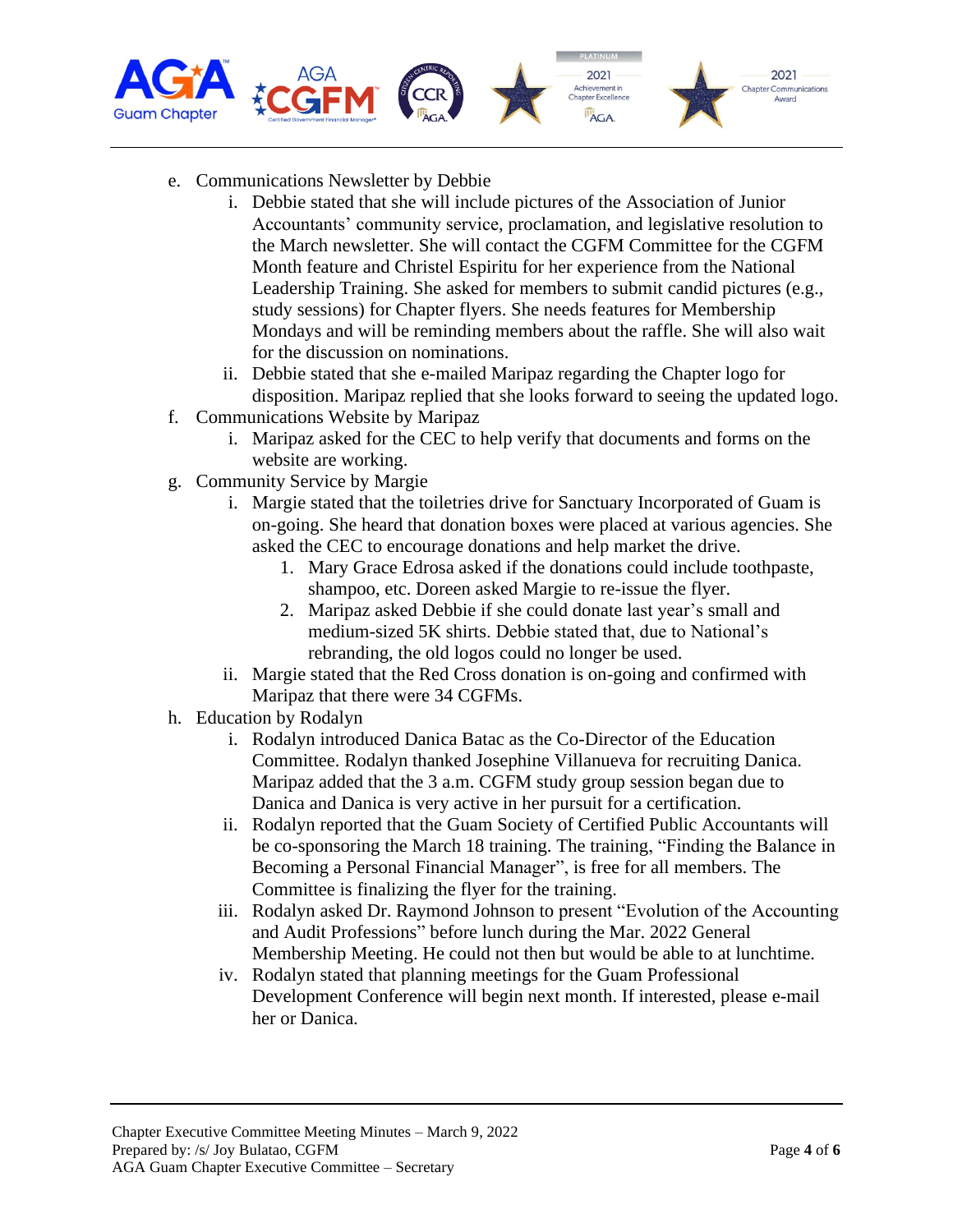

- v. Doreen asked Rodalyn when the Jan. and Feb. 2022 certificates will be distributed. Rodalyn replied that she will be working with Danica to issue it within the next couple of weeks. Rodalyn thanked everyone for their patience.
- i. Membership and Nominations by Amacris Legaspi
	- i. Amacris reported that Jojo Guevara is working with the officers to organize the Nominations Committee. For the PDT raffle, the Membership Committee is compiling last program year's data and completed this year's data. The Committee thanks Debbie and Clariza Roque for preparing and sharing membership matters.
- j. Programs & Technical by Pilar and Pamela Aguigui
	- i. Pamela asked suggestions for guest speakers for the Apr. and May 2022 General Membership Meetings.
- k. Research/Standards Tabled
- l. Scholarship by Lorbea Kim
	- i. Lorbea reported that the checks were delivered to the colleges.
- m. Young Professionals by Maripaz
	- i. Maripaz thanked the mentors for continuing to meet with their mentees.
- 6. Other Matters
	- a. Maripaz stated that the PDT raffle was not held last program year. Based on discussions with the Membership Committee, if a member qualified last year and this year, the member's name will be in the "pot" twice. The member's chances of winning the raffle will be doubled.
		- i. Doreen asked when the raffle will be held. Maripaz replied May 2022 and that this year's PDT will be in Anaheim, California.
		- ii. Maripaz asked Amacris if the Committee will be informing the members of their raffle eligibility status. Amacris replied that she will discuss with Jojo. Maripaz stated that it would be best if members knew by Apr. 2022.
		- iii. Pilar asked if community service was one of the requirements for eligibility. Maripaz replied yes and that activities such as donating \$50 or more to celebrate the Chapter's 50<sup>th</sup> anniversary counted as a service.
	- b. Taling reminded the CEC that the PDT award nominations are due Apr. 15, 2022. She will work with Debbie for the announcement. Maripaz mentioned having a draft from prior years.
- 7. Next Meetings
	- a. The General Membership Meeting will be held virtually on Mar. 23, 2022.
	- b. The CEC Meeting will be held virtually on Apr. 13, 2022.
		- i. A poll was conducted to hold the Apr. 2022 CEC Meeting virtually or face-toface. The poll results showed 62% in favor of virtual and 38% in favor of face-to-face.